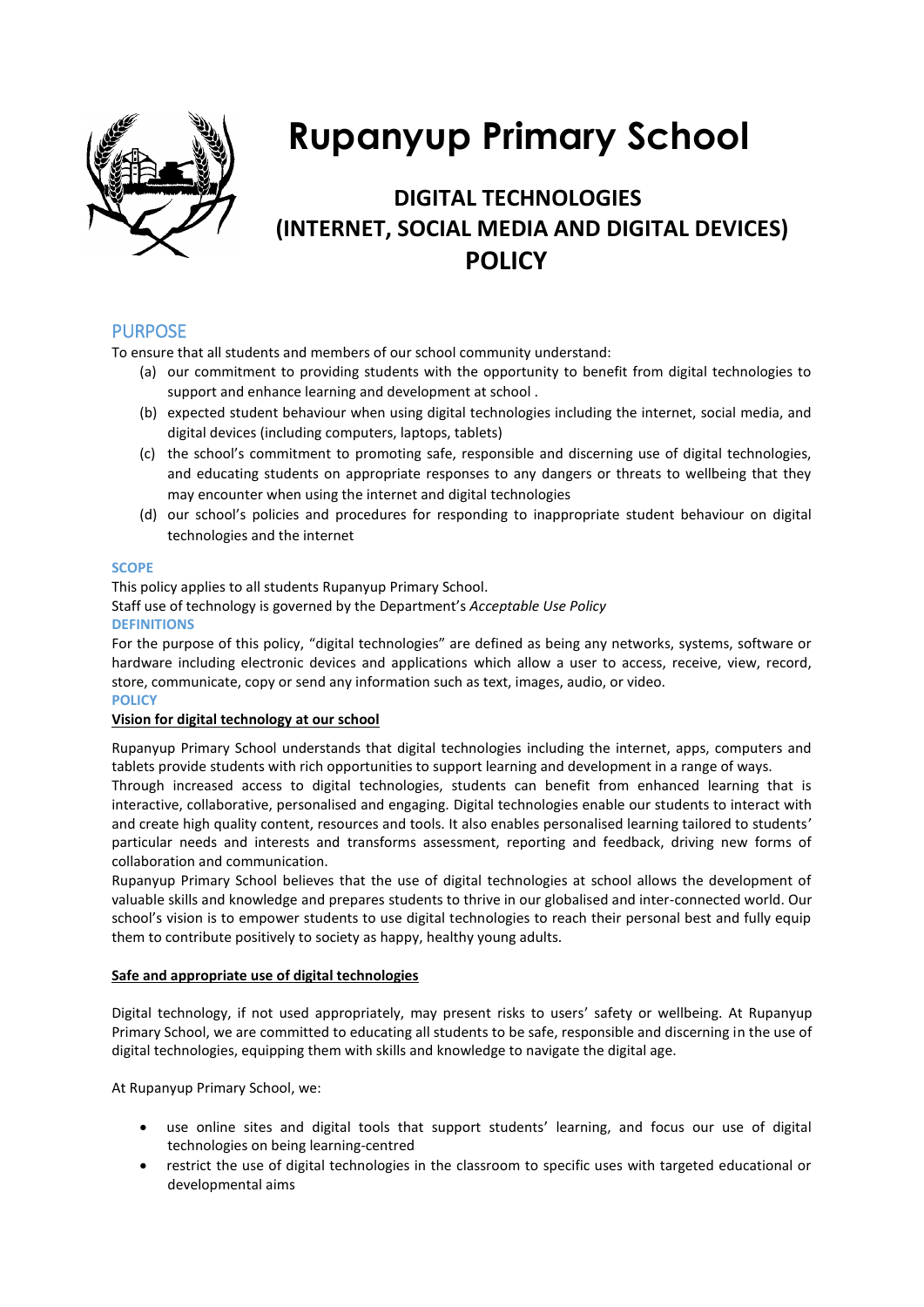- supervise and support students using digital technologies in the classroom
- effectively and responsively address any issues or incidents that have the potential to impact on the wellbeing of our students
- have programs in place to educate our students to be promoting safe, responsible and discerning use of digital technologies, including e-smart.
- educate our students about digital issues such as online privacy, intellectual property and copyright, and the importance of maintaining their own privacy online
- actively educate and remind students of our *Student Engagement* policy that outlines our School's values and expected student behaviour, including online behaviours
- have an Acceptable Use Agreement outlining the expectations of students when using digital technology at school
- use clear protocols and procedures to protect students working in online spaces, which includes reviewing the safety and appropriateness of online tools and communities, removing offensive content at earliest opportunity
- educate our students on appropriate responses to any dangers or threats to wellbeing that they may encounter when using the internet and other digital technologies
- provide a filtered internet service to block access to inappropriate content
- refer suspected illegal online acts to the relevant law enforcement authority for investigation
- support parents and carers to understand safe and responsible use of digital technologies and the strategies that can be implemented at home through regular updates in our newsletter and annual information sheets.

Distribution of school owned devices to students will only be permitted where students and their parents/carers have completed a signed Acceptable Use Agreement.

It is the responsibility of all students to protect their own password and not divulge it to another person. If a student or staff member knows or suspects an account has been used by another person, the account holder must notify their classroom teacher, immediately.

All messages created, sent or retrieved on the school's network are the property of the school. The school reserves the right to access and monitor all messages and files on the computer system, as necessary and appropriate. Communications including text and images may be required to be disclosed to law enforcement and other third parties without the consent of the sender.

#### **Student behavioural expectations**

When using digital technologies, students are expected to behave in a way that is consistent with Rupanyup Primary School *Statement of Values, Student Wellbeing and Engagement* policy, and *Bullying Prevention* policy. When a student acts in breach of the behaviour standards of our school community (including cyberbullying, using digital technologies to harass, threaten or intimidate, or viewing/posting/sharing of inappropriate or unlawful content), Rupanyup Primary School will institute a staged response, consistent with our policies and the Department's *Student Engagement and Inclusion Guidelines.*

Breaches of this policy by students can result in a number of consequences which will depend on the severity of the breach and the context of the situation. This includes:

- removal of network access privileges
- removal of email privileges
- removal of internet access privileges
- removal of printing privileges
- other consequences as outlined in the school's *Student Wellbeing and Engagement* and *Bullying Prevention* policies.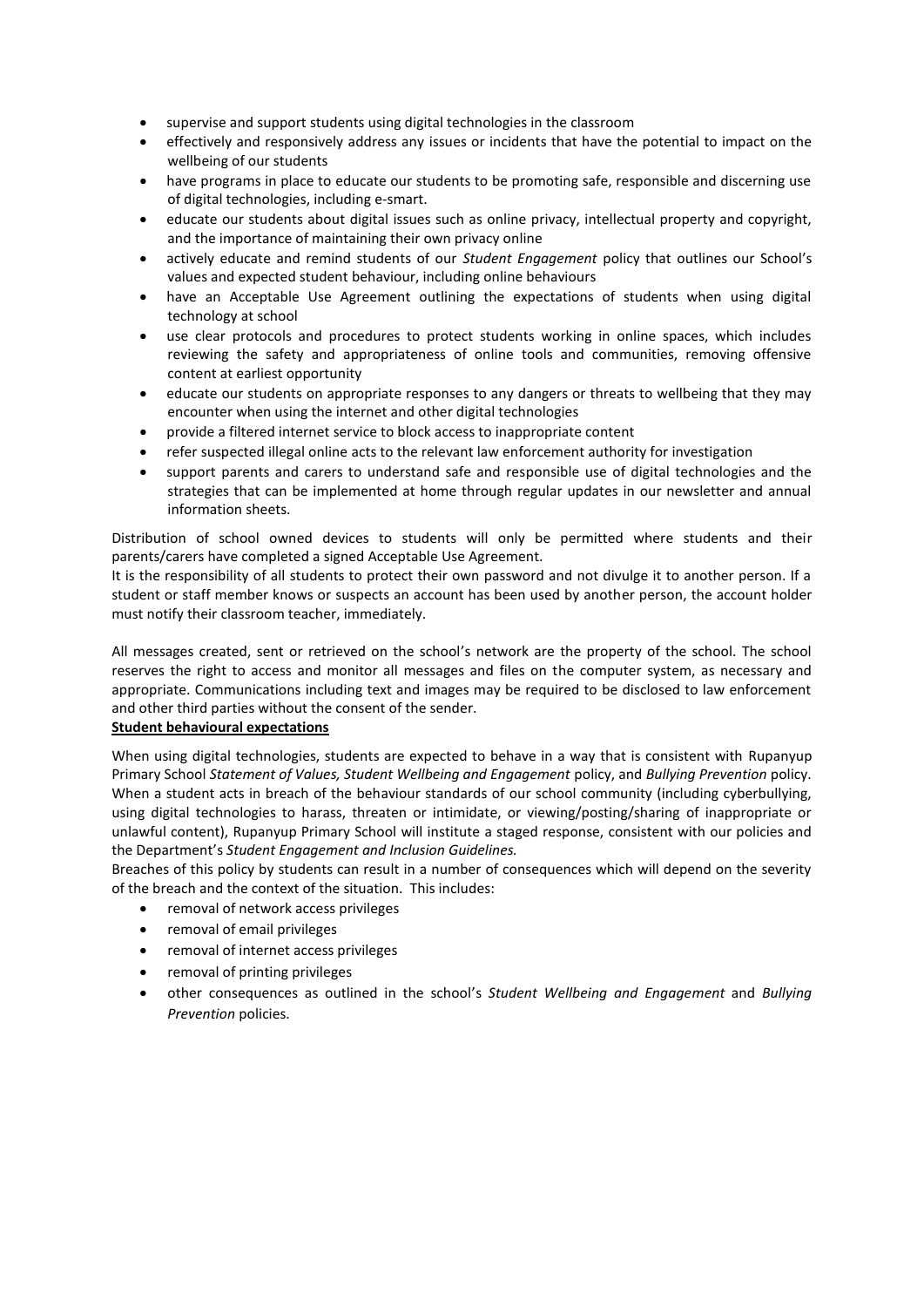**REVIEW CYCLE**  This policy was last updated on 13/11/2018 and is scheduled for review in November 2021

| Ratified by School Council | Date:      | 13 November 2018 |
|----------------------------|------------|------------------|
| Signed:                    | Principal: |                  |
| School Council President:  |            |                  |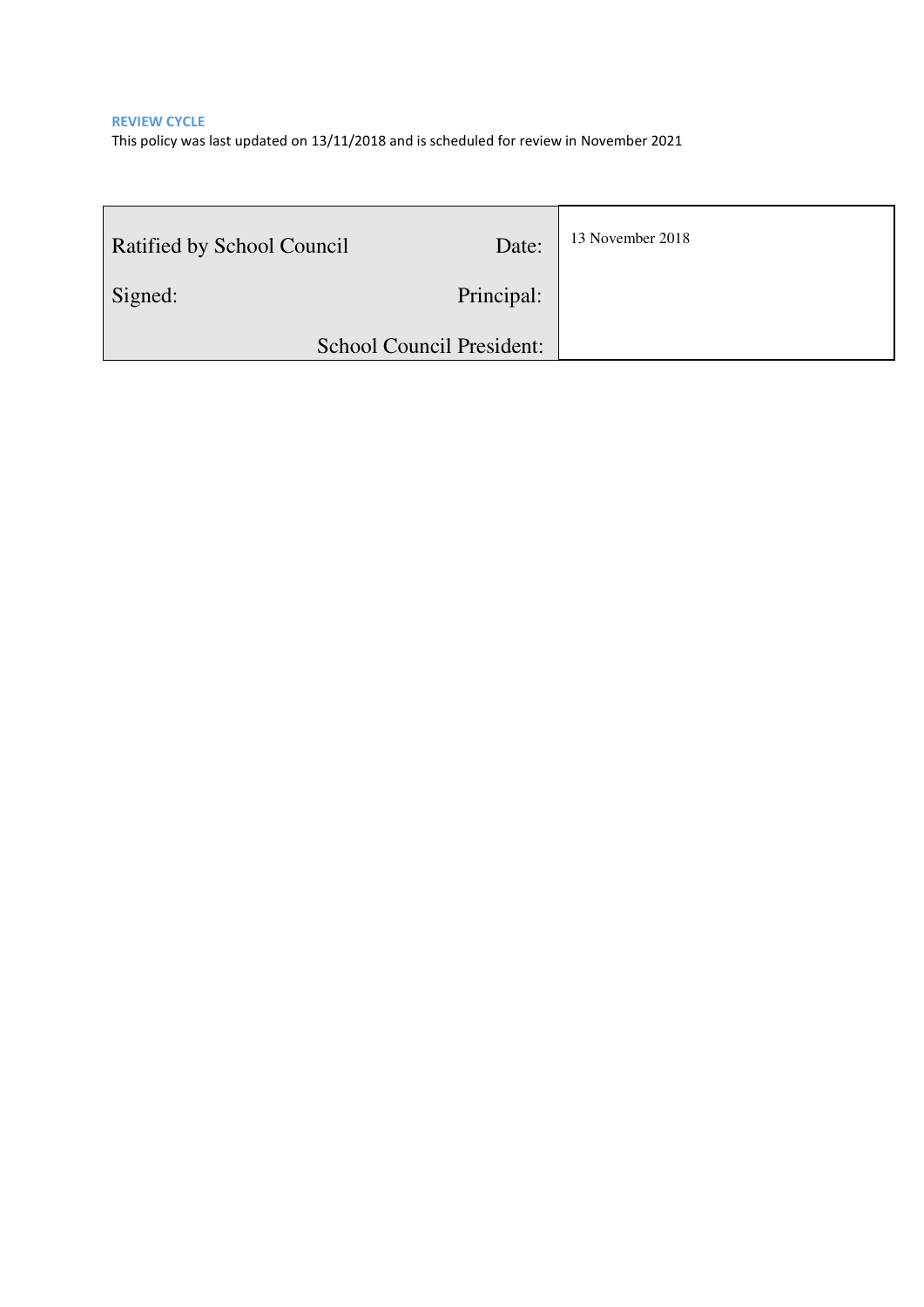### ANNEXURE A: ACCEPTABLE USE AGREEMENT

### Acceptable Use Agreement

**At Rupanyup Primary School we support the right of all members of the school community to access safe and inclusive learning environments, including digital and online spaces. This form outlines the School's roles and responsibilities in supporting safe digital learning, as well as the expected behaviours we have of our students when using digital or online spaces.** 

**At our School we:** 

- **Have a Student Engagement Policy that outlines our School's values and expected student behaviour. This Policy includes online behaviours;**
- **Have programs in place to educate our students to be safe and responsible users of digital technologies** *(Schools - Include any specific programs or approaches the school undertakes)***;**
- **Educate out students about digital issues such as online privacy, intellectual property and copyright;**
- **Supervise and support students using digital technologies in the classroom;**
- **Use clear protocols and procedures to protect students working in online spaces. This includes reviewing the safety and appropriateness of online tools and communities, removing offensive content at earliest opportunity, and other measures;** 
	- o **See: [Duty of Care and Supervision](http://www.education.vic.gov.au/about/programs/bullystoppers/Pages/prindutycare.aspx)**

**[\(www.education.vic.gov.au/about/programs/bullystoppers/Pages/prindut](http://www.education.vic.gov.au/about/programs/bullystoppers/Pages/prindutycare.aspx) [ycare.aspx\)](http://www.education.vic.gov.au/about/programs/bullystoppers/Pages/prindutycare.aspx)** 

- **Provide a filtered internet service to block inappropriate content. We acknowledge, however, that full protection from inappropriate content cannot be guaranteed**
- **Use online sites and digital tools that support students' learning;**
- **Address issues or incidents that have the potential to impact on the wellbeing of our students;**
- **Refer suspected illegal online acts to the relevant Law Enforcement authority for investigation;**
- **Support parents and care-givers to understand safe and responsible use of digital technologies and the strategies that can be implemented at home. The following resources provide current information from both the [Department of](http://www.education.vic.gov.au/about/programs/bullystoppers/Pages/parentmodules.aspx)  [Education & Training](http://www.education.vic.gov.au/about/programs/bullystoppers/Pages/parentmodules.aspx) and The Children's eSafety Commission:** 
	- o **[Bullystoppers Parent Interactive Learning Modules](http://www.education.vic.gov.au/about/programs/bullystoppers/Pages/parentmodules.aspx) [\(www.education.vic.gov.au/about/programs/bullystoppers/Pages/parent](http://www.education.vic.gov.au/about/programs/bullystoppers/Pages/parentmodules.aspx) [modules.aspx\)](http://www.education.vic.gov.au/about/programs/bullystoppers/Pages/parentmodules.aspx)**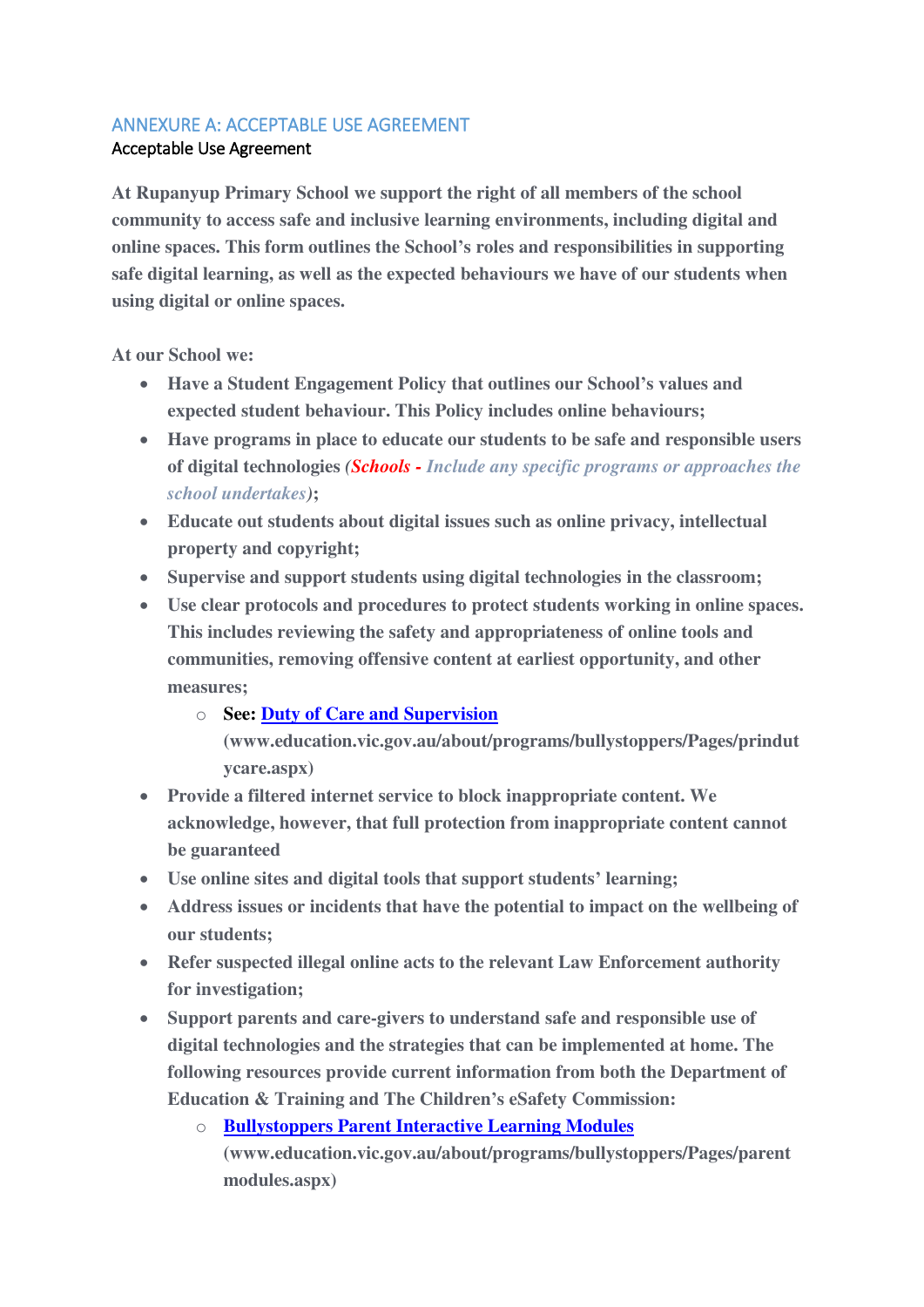## o **[iParent | Office of the Children's eSafety Commissioner](https://www.esafety.gov.au/education-resources/iparent)**

## **[\(https://www.esafety.gov.au/education-resources/iparent\)](https://www.esafety.gov.au/education-resources/iparent)**

**we support the right of all members of the school community to access safe and inclusive learning environments, including digital and online spaces. This form outlines the School's roles and responsibilities in supporting safe digital learning, as well as the expected behaviours we have of our students when using digital or online spaces.** 

**At our School we:** 

- **Have a Student Engagement Policy that outlines our School's values and expected student behaviour. This Policy includes online behaviours;**
- **Have programs in place to educate our students to be safe and responsible users of digital technologies**
- **Educate our students about digital issues such as online privacy, intellectual property and copyright;**
- **Supervise and support students using digital technologies in the classroom;**
- **Use clear protocols and procedures to protect students working in online spaces. This includes reviewing the safety and appropriateness of online tools and communities, removing offensive content at earliest opportunity, and other measures;** 
	- o **See: [Duty of Care and Supervision](http://www.education.vic.gov.au/about/programs/bullystoppers/Pages/prindutycare.aspx)** 
		- **[\(www.education.vic.gov.au/about/programs/bullystoppers/Pages/prindut](http://www.education.vic.gov.au/about/programs/bullystoppers/Pages/prindutycare.aspx) [ycare.aspx\)](http://www.education.vic.gov.au/about/programs/bullystoppers/Pages/prindutycare.aspx)**
- **Provide a filtered internet service to block inappropriate content. We acknowledge, however, that full protection from inappropriate content cannot be guaranteed**
- **Use online sites and digital tools that support students' learning;**
- **Address issues or incidents that have the potential to impact on the wellbeing of our students;**
- **Refer suspected illegal online acts to the relevant Law Enforcement authority for investigation;**
- **Support parents and care-givers to understand safe and responsible use of digital technologies and the strategies that can be implemented at home. The following resources provide current information from both the [Department of](http://www.education.vic.gov.au/about/programs/bullystoppers/Pages/parentmodules.aspx)  [Education & Training](http://www.education.vic.gov.au/about/programs/bullystoppers/Pages/parentmodules.aspx) and The Children's eSafety Commission:** 
	- o **[Bullystoppers Parent Interactive Learning Modules](http://www.education.vic.gov.au/about/programs/bullystoppers/Pages/parentmodules.aspx) [\(www.education.vic.gov.au/about/programs/bullystoppers/Pages/parent](http://www.education.vic.gov.au/about/programs/bullystoppers/Pages/parentmodules.aspx) [modules.aspx\)](http://www.education.vic.gov.au/about/programs/bullystoppers/Pages/parentmodules.aspx)**

o **[iParent | Office of the Children's eSafety Commissioner](https://www.esafety.gov.au/education-resources/iparent) [\(https://www.esafety.gov.au/education-resources/iparent\)](https://www.esafety.gov.au/education-resources/iparent)**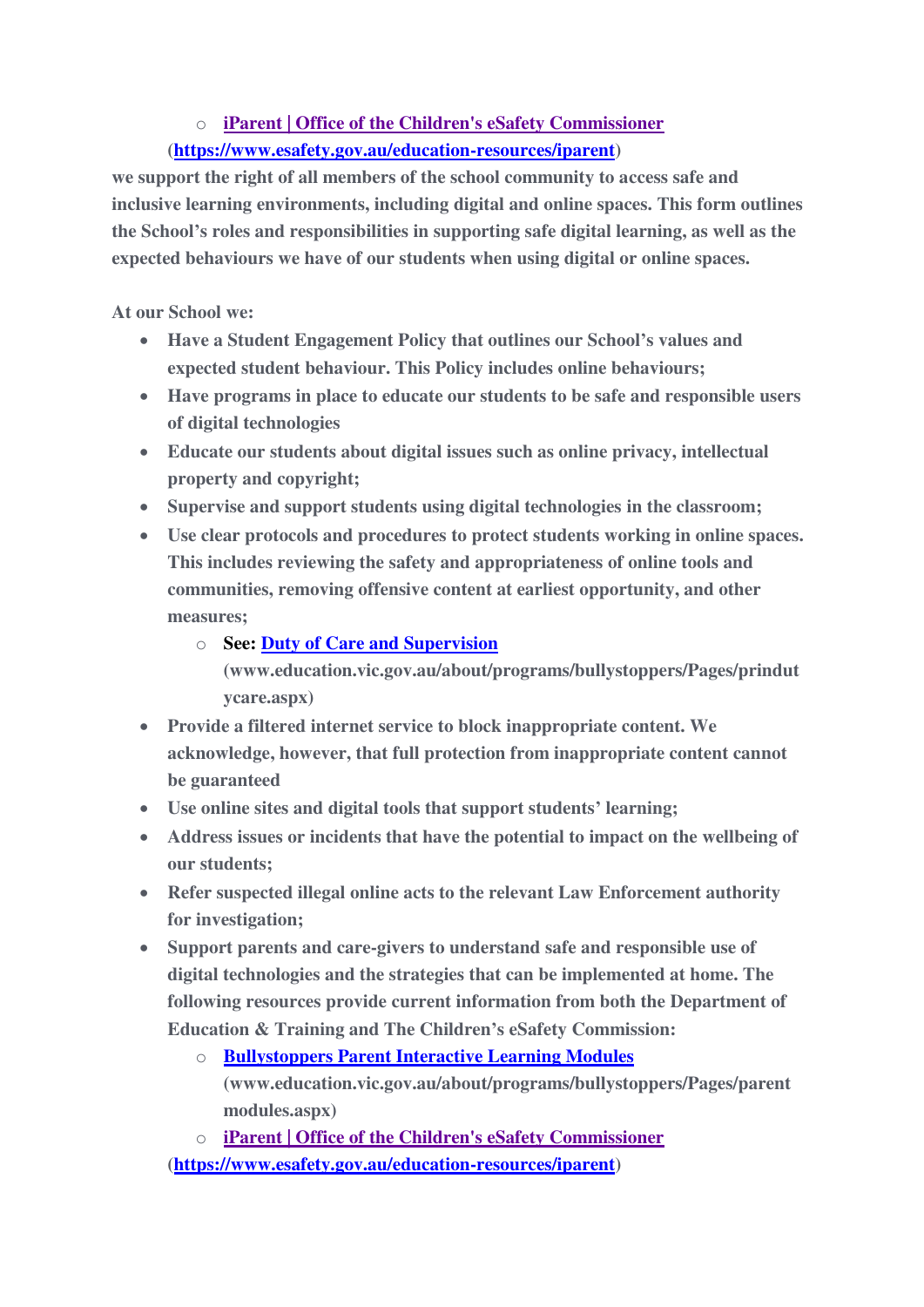# Safe, responsible and behaviour

When I use digital technologies I **communicate respectfully** by:

- **always thinking and checking that what I write or post is polite and respectful**
- **being kind to my friends and classmates and thinking about how the things I do or say online might make them feel (***ask students to reflect on how they would feel***.)**
- **not sending mean or bullying messages or forwarding them to other people.**
- **creating and presenting my own work, and if I copy something from online, letting my audience know by sharing the website link to acknowledge the creator.**

**When I use digital technologies I protect personal information by being aware that my full name, photo, birthday, address and phone number is personal information and is not to be shared online. This means I:**

- **protect my friends' information in the same way**
- **protect my passwords and don't share them with anyone except my parent**
- **only ever join spaces with my parents or teacher's guidance and permission**
- **never answer questions online that ask for my personal information**
- **know not to post three or more pieces of identifiable information about myself.**

**When I use digital technologies I respect myself and others by thinking about what I share online. This means I:** 

- **stop to think about what I post or share online**
- **use spaces or sites that are appropriate, and if I am not sure I ask a trusted adult for help**
- **protect my friends' full names, birthdays, school names, addresses and phone numbers because this is their personal information**
- **speak to a trusted adult if I see something that makes me feel upset or if I need help**
- **speak to a trusted adult if someone is unkind to me or if I know someone else is upset or scared**
- **don't deliberately search for something rude or violent**
- **turn off or close the screen if I see something I don't like and tell a trusted adult**
- **am careful with the equipment I use.**

At school we/I have:

- **discussed ways to be a safe, responsible and ethical user of digital technologies.**
- **presented my ideas around the ways that I can be a smart, safe, responsible and**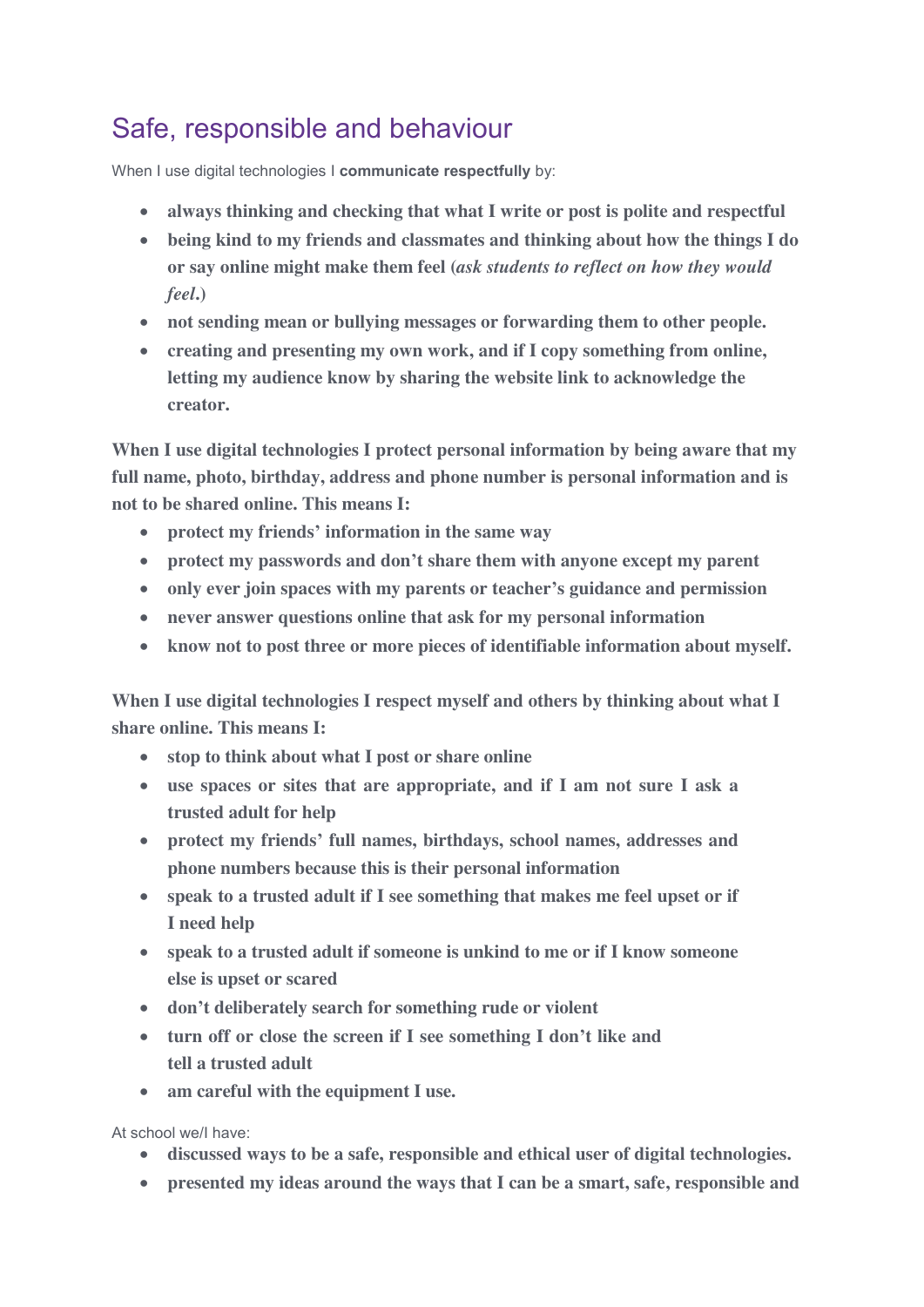**ethical user of digital technologies.** 

**I will use this knowledge at school and everywhere I use digital technologies** 

**Agreement – Years 5 & 6** 

#### **Signature**

**I understand and agree to comply with the terms of acceptable use and expected standards of behaviour set out within this agreement.** 

**I understand that there are actions and consequences established within the school's Student Engagement Policy if I do not behave appropriately.**

| Student name: and the state of the state of the state of the state of the state of the state of the state of the state of the state of the state of the state of the state of the state of the state of the state of the state |  |
|--------------------------------------------------------------------------------------------------------------------------------------------------------------------------------------------------------------------------------|--|
|                                                                                                                                                                                                                                |  |
| School contact name for support and /or agreement : Julie Powell                                                                                                                                                               |  |
| School contact no.: 5385 5125                                                                                                                                                                                                  |  |
| Parent/Guardian Name: The Contract of the Contract of the Contract of the Contract of the Contract of the Contract of the Contract of the Contract of the Contract of the Contract of the Contract of the Contract of the Cont |  |
| Parent/Guardian Signature: the contract of the contract of the contract of the contract of the contract of the contract of the contract of the contract of the contract of the contract of the contract of the contract of the |  |
| Date:<br><u> Louis Communication (Communication Communication Communication Communication Communication Communication Com</u>                                                                                                  |  |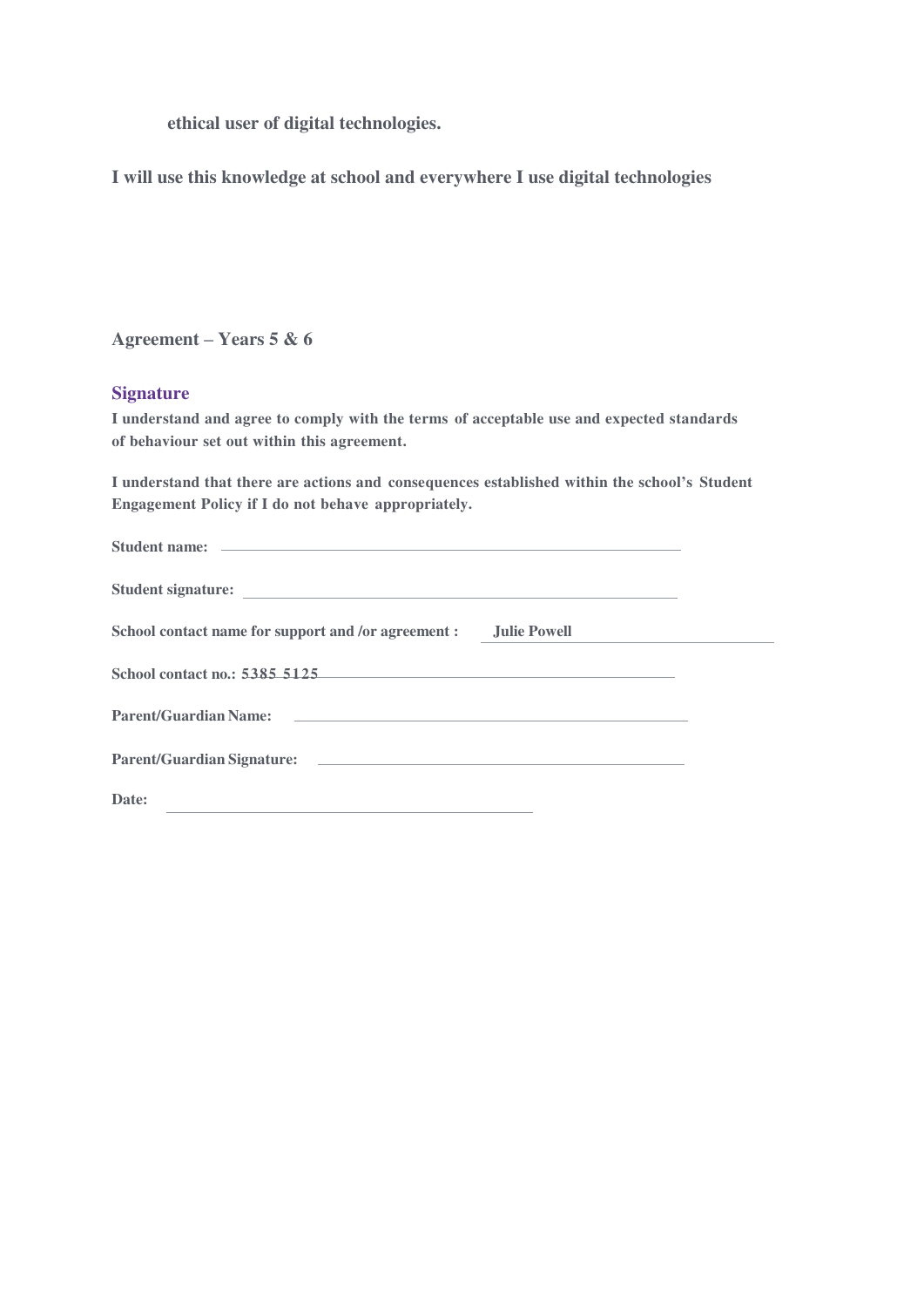# Agreement – Foundation – Y4

# My ideas on safe and responsible behaviour

**When I use digital technologies I communicate respectfully. This means I:** 

(write or draw…)

**When I use digital technologies I protect personal information. This means I:** 

(write or draw…)

**When I use digital technologies I respect myself and others. This means I:** 

(write or draw…)

Student agreement/licence